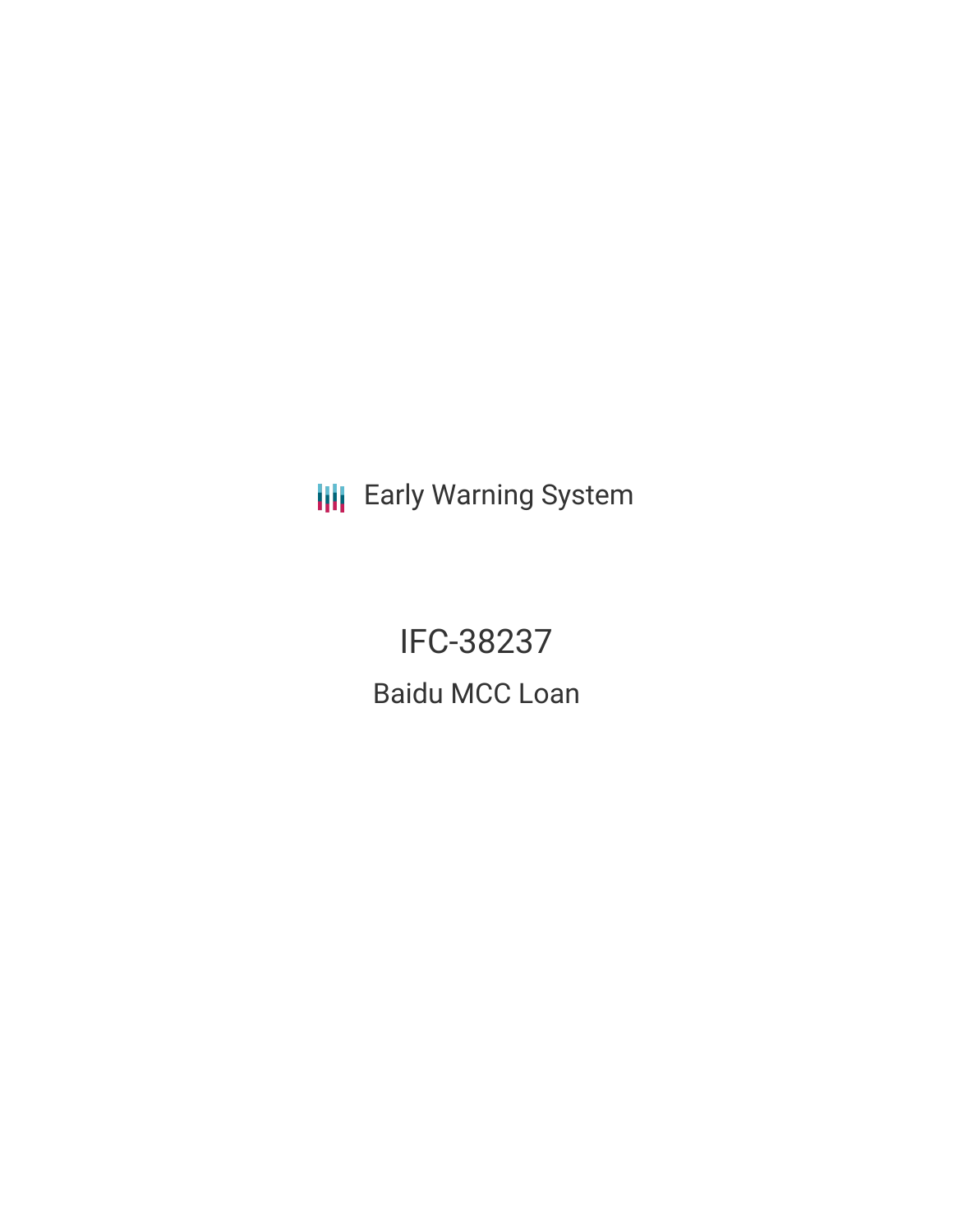## **Quick Facts**

朋

| <b>Countries</b>               | China                                   |
|--------------------------------|-----------------------------------------|
| <b>Financial Institutions</b>  | International Finance Corporation (IFC) |
| <b>Status</b>                  | Active                                  |
| <b>Bank Risk Rating</b>        | FI                                      |
| <b>Voting Date</b>             | 2016-10-04                              |
| <b>Borrower</b>                | CHONGQING BAIDU MICROLOAN CO LTD        |
| <b>Sectors</b>                 | Education and Health, Finance           |
| <b>Investment Type(s)</b>      | Loan                                    |
| <b>Investment Amount (USD)</b> | $$73.82$ million                        |
| <b>Project Cost (USD)</b>      | $$74.38$ million                        |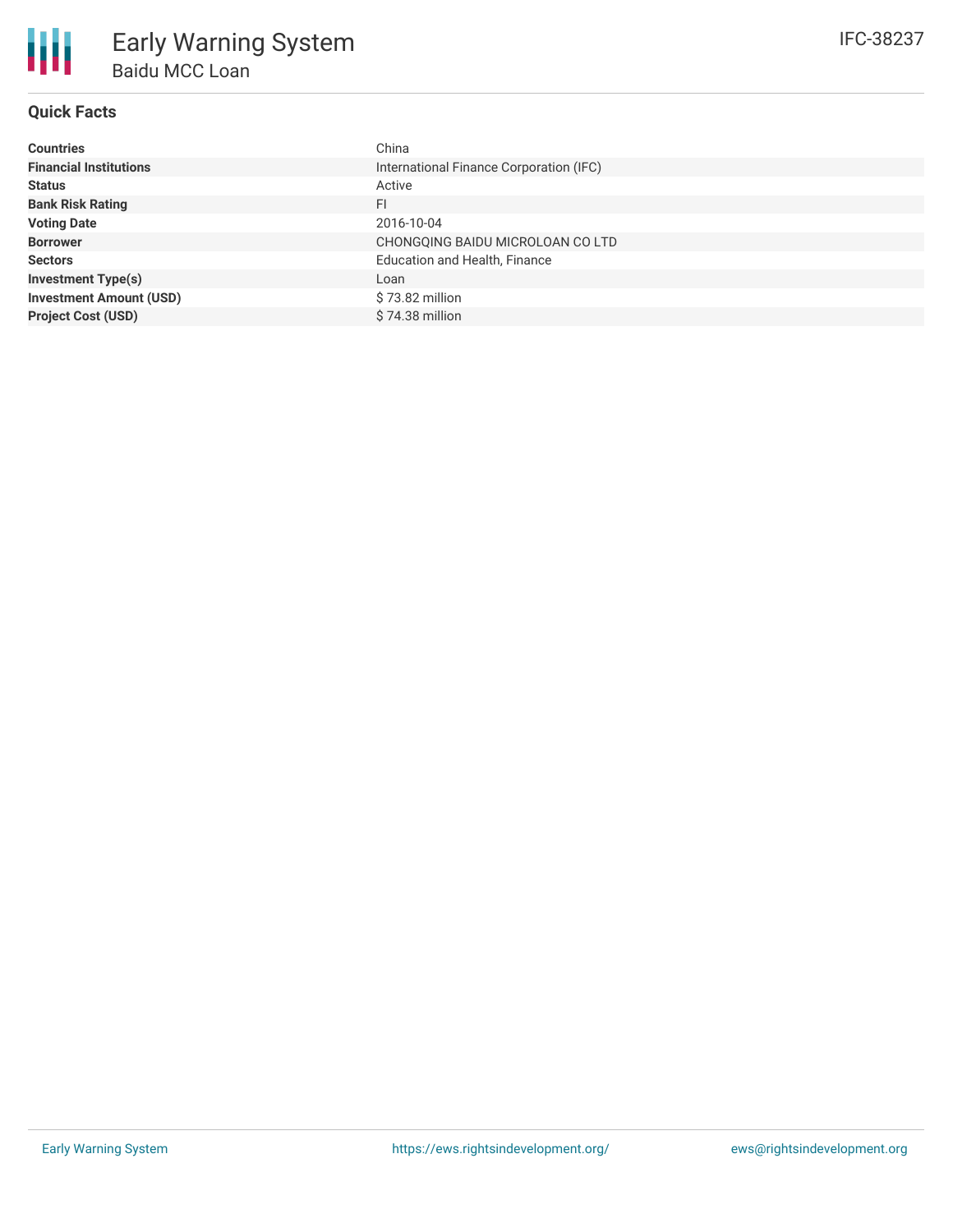

# **Project Description**

Chongqing Baidu Micro-Loan Company Ltd ("Baidu CQ MCC" or the "Company"), wholly owned by Baidu Inc., was established in October 2015 and registered in Chongqing. It mainly provides financing to young people to support their vocational education, by using big data-based credit assessment methodology.

The proposed investment will provide mid-term local currency financing to Baidu CQ MCC to help it expand lending business to support young people to access vocational education, and contribute to both access to finance and access to education in China.

Founded in January 2000 by Robin Li and Eric Xu, Baidu Inc. is a leading Chinese web service company headquartered in Beijing, China and was listed in NASDAQ in 2005. Baidu offers various kinds of web services, including search engine, user generated-content-based knowledge community, social networking, software, mobile related products and services and others. Baidu CQ MCC is indirectly wholly owned by Baidu Inc., through Baidu Holdings Ltd and Baidu (Hong Kong) Ltd.

### Expected Development Impact

Increase Access to Finance in China: the proposed investment is expected to increase access to finance for vocational education students who lack of long working experience or existing wealth/properties and therefore have limited access to bank loans, and also help them establish credit records.

Promote Big Data-based Credit Assessment Methodology: the proposed investment is also expected to promote the usage of big data based lending methodology, which can help improve the efficiency and coverage of financing.

Increase Access to Education in China: the proposed investment is expected to enable more young people in China, who has vocational education needs but has limited financial capacity to pay tuitions at once, to access quality vocational education. Improve the Employability and Productivity for Young People: through participating the vocational educations, the students can equip themselves with knowledge and skillset urgently needed for employment or productivity improvement.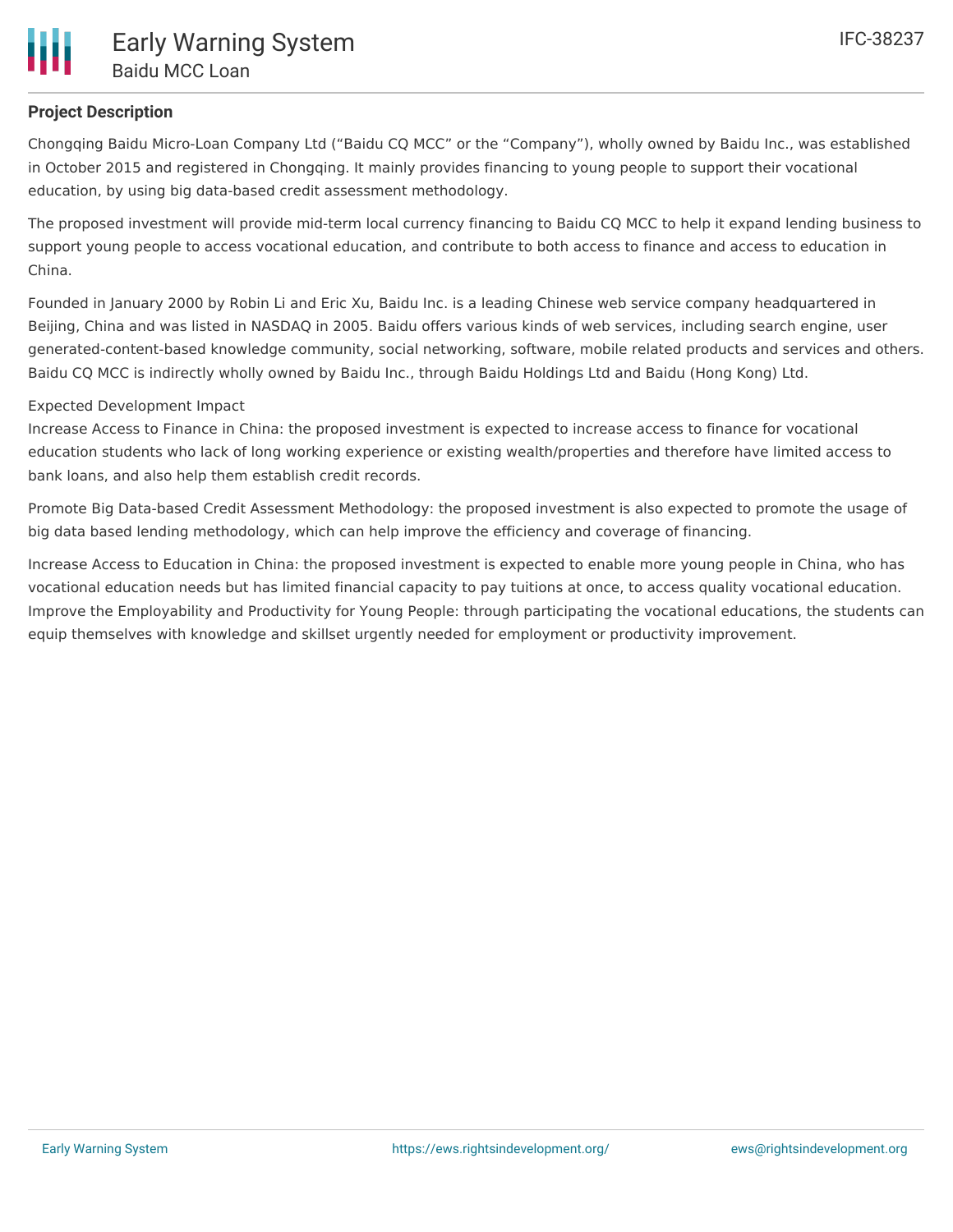## **Investment Description**

• International Finance Corporation (IFC)

### **Financial Intermediary**

Financial Intermediary: A commercial bank or financial institution that receives funds from a development bank. A financial intermediary then lends these funds to their clients (private actors) in the form of loans, bonds, guarantees and equity shares. Financial intermediaries include insurance, pension and equity funds. The direct financial relationship is between the development bank and the financial intermediary.

Chongqing Digital China Huicong [Micro-Credit](file:///actor/891/) Co., Ltd. (Financial Intermediary)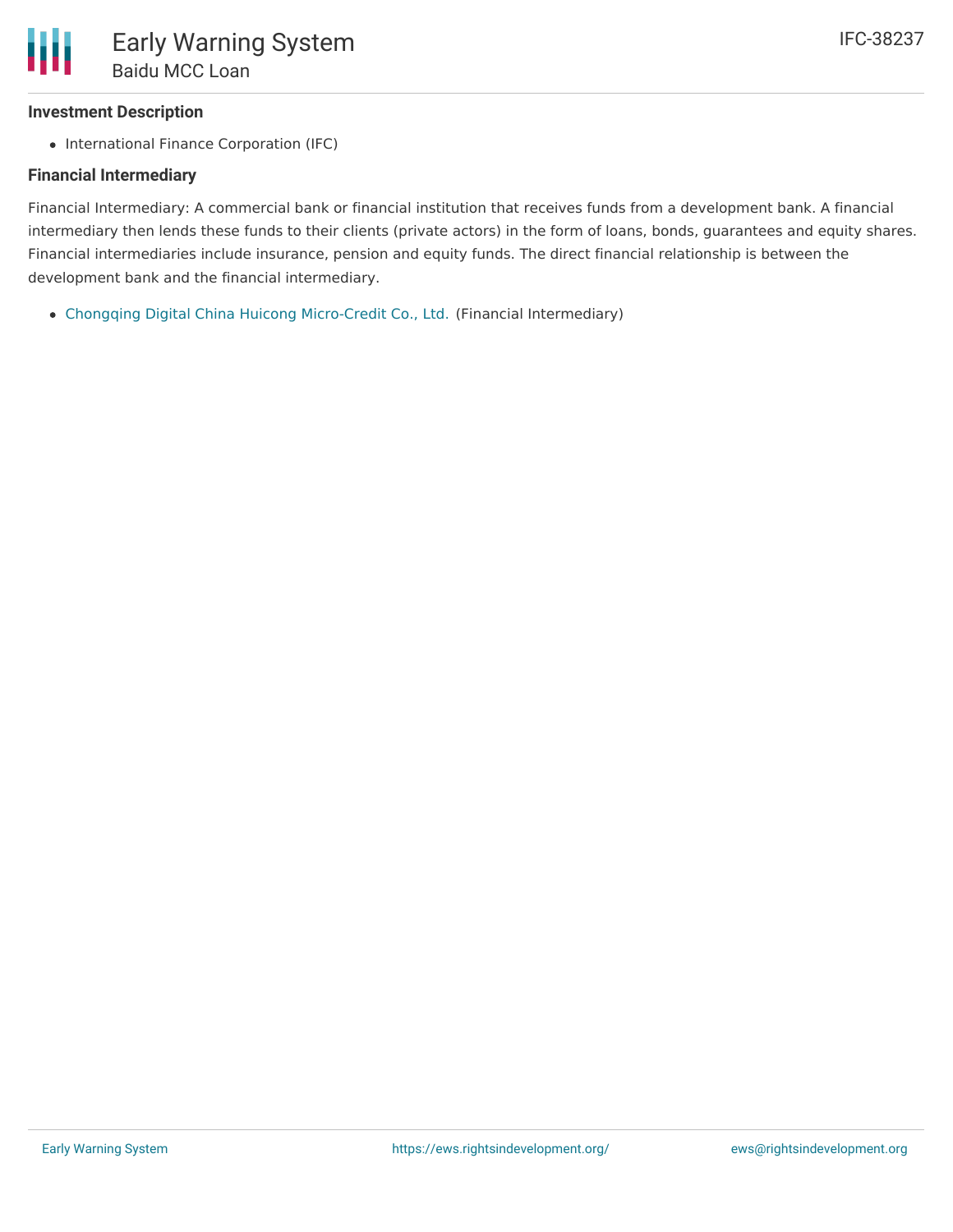

### **Private Actors Description**

Founded in January 2000 by Robin Li and Eric Xu, Baidu Inc. is a leading Chinese web service company headquartered in Beijing, China and was listed in NASDAQ in 2005. Baidu offers various kinds of web services, including search engine, user generated-content-based knowledge community, social networking, software, mobile related products and services and others.

Baidu CQ MCC is indirectly wholly owned by Baidu Inc., through Baidu Holdings Ltd and Baidu (Hong Kong) Ltd.